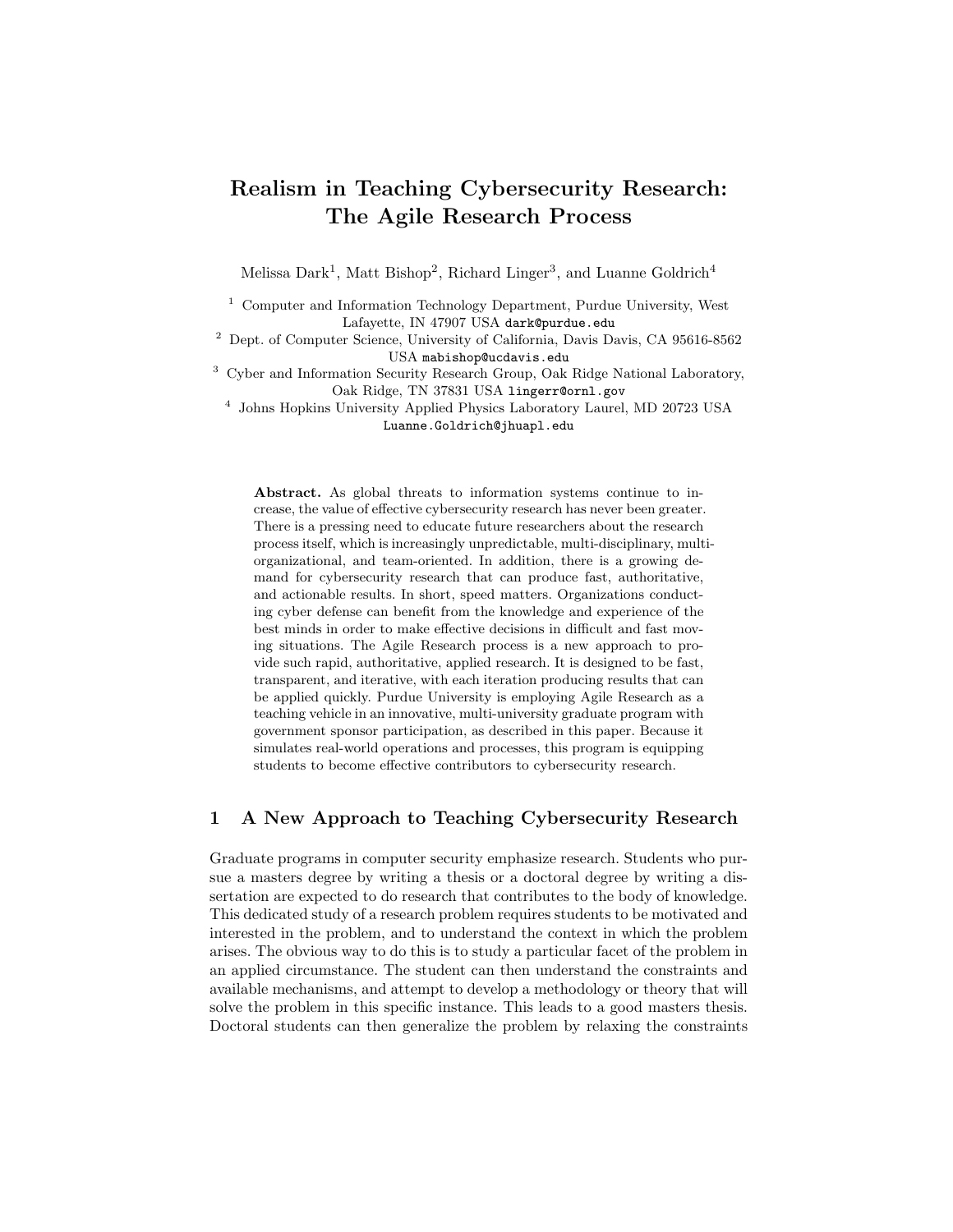and examining the broader problem in other contexts. This leads to a traditional research problem, and hence to the dissertation.

Unfortunately, graduate students are often not exposed to research until they begin their thesis or dissertation work. The goal of the work described in this paper is to provide this exposure by integrating research into the curriculum. Specifically, it focuses on obtaining applied research problems from sponsors, and having the students apply research processes to the problems under the guidance of both faculty and sponsors. This assures the results will be of interest to, and usable by, the sponsors. It also leads to broader, more traditional research work that stems from the application.

This work aims to enhance students' ability to plan, organize, and carry out research, especially as a member of a team, under the combined mentorship of faculty and sponsors. Additionally, it provides a basis for educational institutions to give students research opportunities that bridge theory to practice by focusing on real-world problems with real-world applications. It does so through the mechanism of a class on computer security research, run in conjunction with industry and government sponsors.

Because of the limited duration of the class, the students cannot complete a full, long-term research project. But they can begin or continue one, and so the research must be organized in a way that produces deliverables of some sort for the sponsor within the time constraints of the class. Further, the students must carry out and document their work in such a way that a completely different team of students can pick up where the original students left off, and continue the work. A new research methodology called Agile Research [5] provides an ideal way to do this.

This paper describes this work. The next section discusses the basis for the class, its organization, and how the work proceeds. Then we present a review of Agile Research, and follow up with a description of how the class implements the phases of that research methodology. We conclude with plans for the future.

# 2 Applied Research Class Organization

One of the focal activities of the INSuRE (Information Security Research and Education) project [1] is an applied research class. INSuRE is a consortium of 10 universities (Purdue University is the lead institution, and the other participants are Carnegie Mellon University, Dakota State University, Iowa State University, Mississippi State University, Northeastern University, Stevens Institute of Technology, the University of California Davis, the University of Maryland Baltimore County, and the University of Texas Dallas), plus the U. S. Department of Defense, Sandia National Laboratory, Pacific Northwest National Laboratory, Oak Ridge National Laboratory, the Indiana Office of Technology, and Hewlett-Packard. INSuRE aims to develop a partnership among sponsors that perform cybersecurity research and need the results to perform their missions, and cybersecurity researchers who conduct the research and produce results, including students and faculty at Centers of Academic Excellence in Information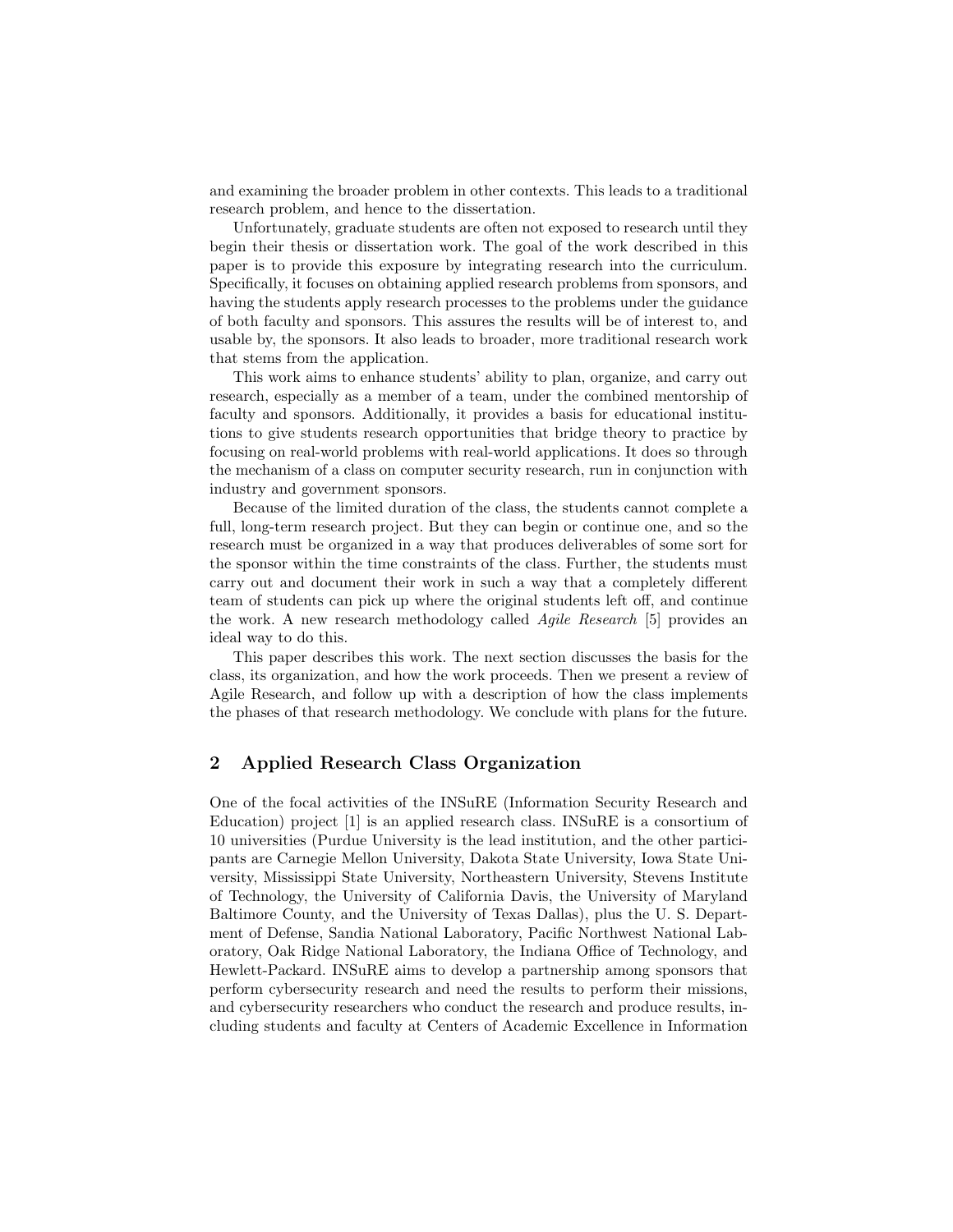Assurance Research (CAE-R). INSuRE aims to become an agile, self-organizing, cooperative, multi-disciplinary, multi-institutional, and multi-level collaborative research project that can include both unclassified and classified research problems in cybersecurity. Currently, students from these 10 universities work on cybersecurity problems through coursework, directed independent study, and theses or dissertations.

The INSuRE applied research class provides an opportunity for students to work on problems provided by sponsors, as well as to be mentored by practitioners in the real world, rather than working solely on faculty-led research. More pressing and urgent problems are addressed, allowing the students to also benefit from the guidance of multiple and interdisciplinary research faculty from several institutions. The student-led research may in fact provide solutions for pressing national problems [7]. To facilitate scientific discovery, learning, and collaboration we use an open source software platform called HUBzero <sup>R</sup> . HUBzero includes a powerful content management system built to support scientific activities. Users on a hub can write blog entries and participate in discussion groups, but it is possible to do so much more. They can work together on projects, publish datasets and computational tools with Digital Object Identifiers (DOIs), and make these publications available for others to usenot as dusty downloads, but as live, interactive digital resources. Simulation/modeling tools published on a hub can be accessed with the click of a button. They run on cloud computing resources, campus clusters, and other national high-performance computing (HPC) facilities and serve up compelling visualizations.

Prior to the class, faculty solicit research proposals from external organizations in government and industry. These proposals are a paragraph or two in length, and describe a research problem in fairly general terms. For example, a proposal to examine biometric systems of authentication might be as follows:

Title: Security of Biometric Authentication

Biometric devices provide information about people that is often used to authenticate their identity. This information must be associated with other data that is used to match up the data from the device to the user. This raises two questions. First, how easily can the biometric device be fooled into reporting incorrect measurements? And second, can the user change the comparison data on the system? This project explores the second question by determining how to change the comparison data for a given biometric device.

Sponsor: John Oldman References:

- "Biometric Security", http://example.com/bio-security
- Jacob Marley, "Attacking a Biometric System," Journal of *Christmas Past*  $3(1)$  pp. 1–20 (Jan. 1951).

This Spring, the list includes projects on forensics, using code variation as a defense, an analysis of the proposed TCPcrypt protocol, machine-assisted semantic understanding of code, profiling industrial control system nodes, and the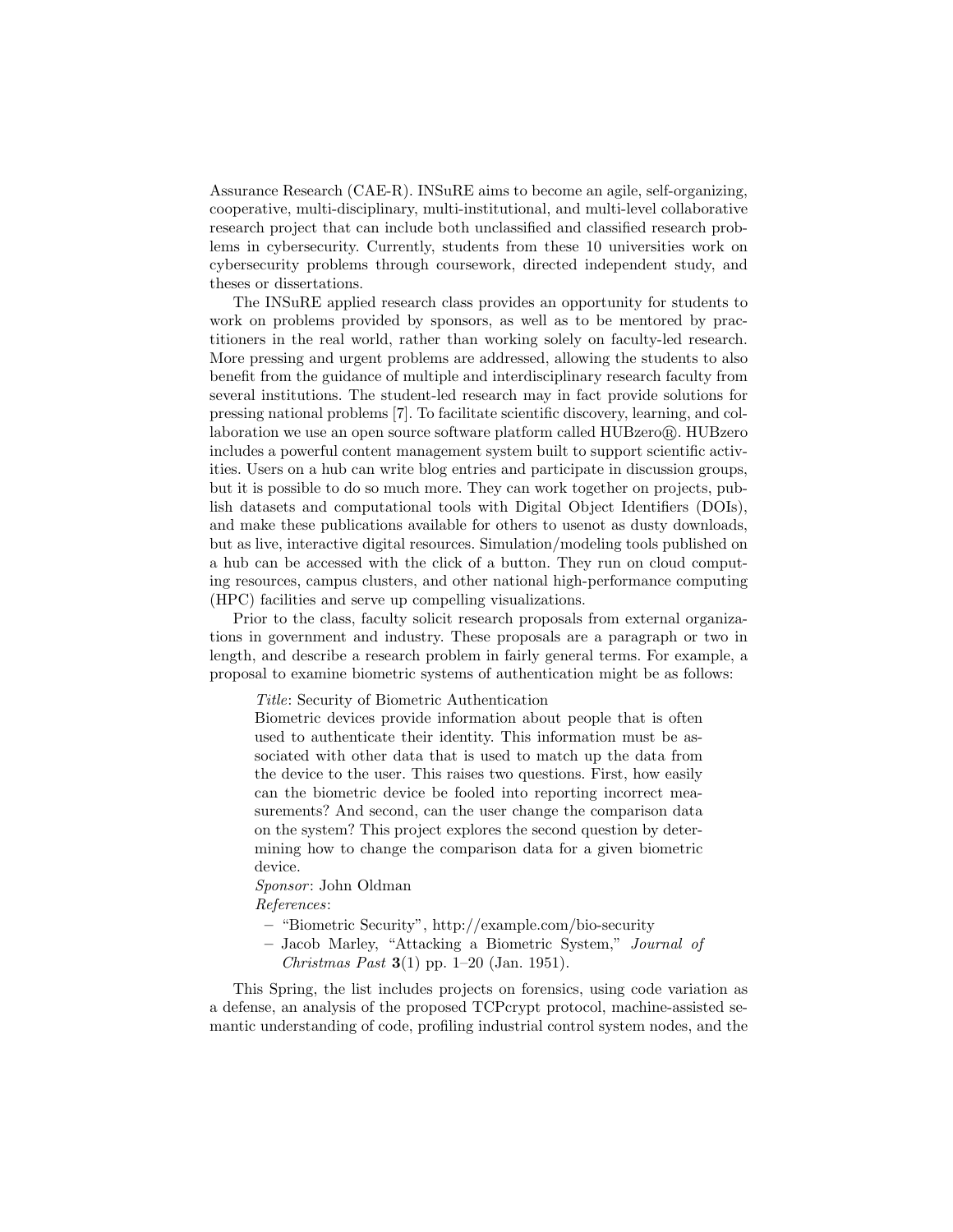impact of known vulnerabilities upon layered solutions. The list is compiled and made available to faculty immediately and to students on the first day of the semester/quarter.

Obtaining sponsor interest has thus far been very successful; indeed, typically there are more proposed projects than there are students. Faculty members have solicited projects from people they know and, in many cases, have worked with. Most projects have come from government groups, but industrial firms and organizations have also proposed several. Interestingly, the latter typically take longer to prepare and get approval for projects than do the government organizations. For example, at least two companies were hoping to propose projects for the Spring term, but were unable to obtain the necessary approvals in time. Whether students can propose their own projects is up to the faculty member teaching the class. Some faculty allow this if the projects are substantial enough and deal with a current topic, on the basis that the students are best motivated when they are working on a project that they feel strongly enough about to propose. Other faculty members prefer that students select from the sponsor projects. As the proposed projects are typically broad, the students and sponsors have had no trouble narrowing down the projects to be of interest (sometimes enthusiastically so) to the students.

Complicating project selection is that different universities have different rules about working with sensitive projects. For example, the University of California at Davis does not allow any classified work to be done on campus, because that would restrict the ability of the researchers to publish (among other reasons). But other universities do. Proprietary work for industry has similar but different constraints. Thus, all sponsors must agree that, should the results and the work merit publication, the research from any project they propose can be published. As of now, this has not been a barrier to obtaining interesting projects.

The students prepare bids on at least two projects. First, the sponsors make a brief presentation to clarify their research needs and goals. Then the students engage in exercises to identify the knowledge, skills, and competencies required to work on the projects they are interested in. Each bid has four key components: a personal statement of interest, a description of the research problem (the most substantive section), the expected outcomes, and a description of student's skills, knowledge, and abilities relevant to the problem. Based on the students' bids, the faculty and research sponsors move quickly to form research teams.

Critical to the success of the project, of course, is that the team members work well together. In some cases, faculty and sponsors select the students that make up each team, which requires judging how amenable the members are to one another. The rationale for pairing students in teams can be based on student interest, expertise, and/or work style. In other cases, the students organize their own teams; the faculty and sponsor must accept the membership. Having students organize their own teams provides them with an opportunity to consider the factors that will constitute a research team, which is a valuable lesson. This ensures that the teams are balanced. Sometimes team membership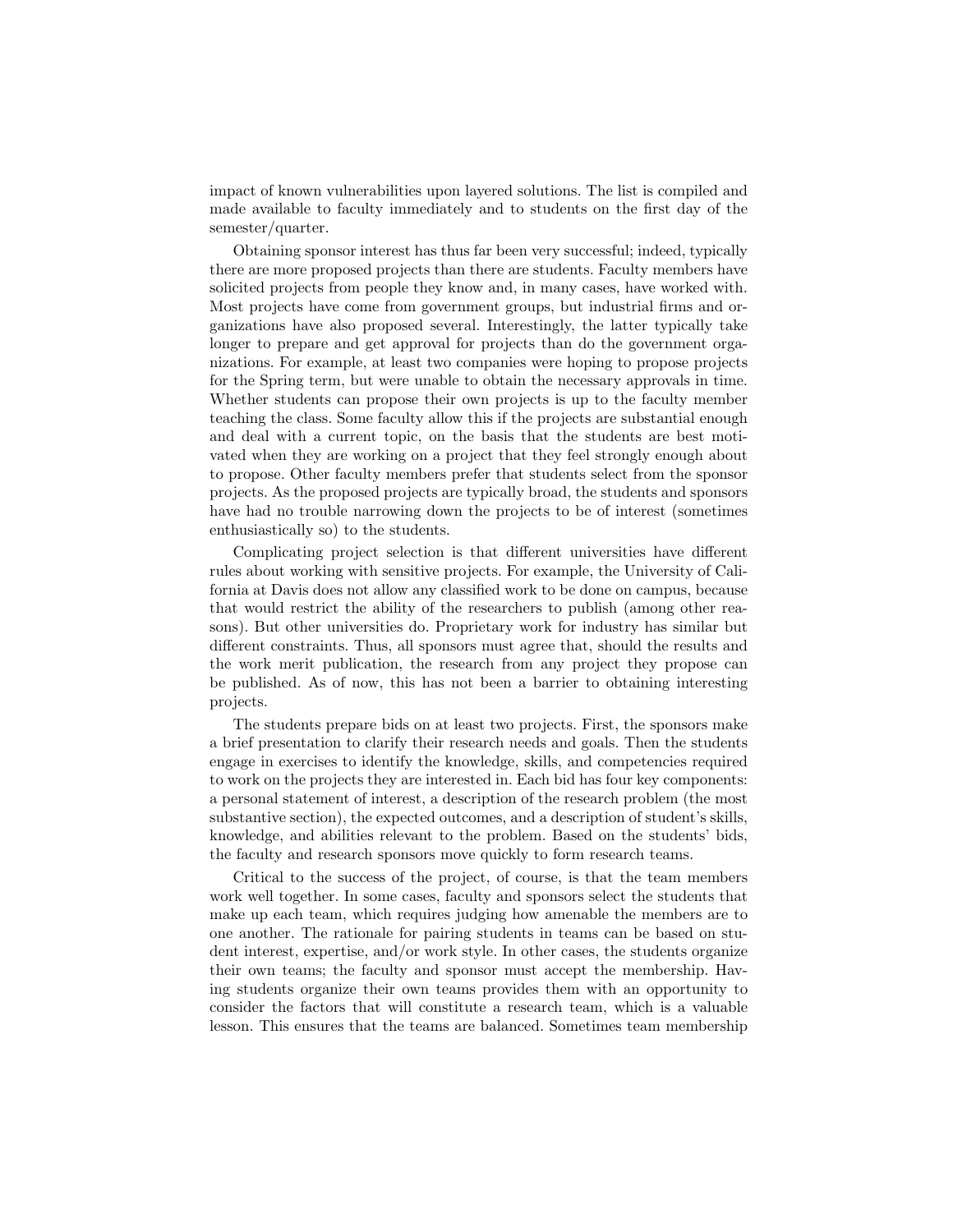changes after the initial formation. For example, at the University of California at Davis, a team of three members was reduced to two because one of the students became more interested in a different project, and so moved to the other team. However, all the students knew one another to some degree, and there were no problems with the change. The project has also started forming crossinstitutional teams for the first time in Spring 2015. There is a three-person team with students from Purdue University and Mississippi State University, and another two-person team with a student from Dakota State University and one from Purdue University.

These teams next prepare a proposal, the contents of which are similar to that which would go into a National Science Foundation proposal (but with much less detail). The key components of the proposal are the review and analysis of previous work, and the statement of the specific aims of the project. The proposal also contains a schedule of milestones that the students believe they can meet, a plan describing how the students will approach solving the problem, and a bibliography. It also requires a realistic schedule and budget, a list of deliverables, and a discussion of any foreseeable difficulties and anticipated plans to overcome them. When writing the proposals, the students interact iteratively with sponsors and faculty to define the scope of the problem and near-term action steps to be taken. This step is critical in helping students assume the research problem as theirs as opposed to a work for hire, where the sponsors have "dictated" the scope of work and the students are simply following directions.

Once the proposal is approved, the students begin their research. As a first step, the students conduct a thorough literature review. This augments the quick literature reviews done earlier. Those reviews are simply aimed to show that the project has not been done earlier, and that it is substantial enough to advance the state of cybersecurity in some way. This literature review is structured around an argument or arguments. Typically, these arguments point out critical gaps in the existing literature, or how the work in that literature might be extended. If the goal of the research is to validate or correct a published result, the argument would explain the context of the work to be validated or corrected, why it is important, and what would happen if the prior results were incorrect or not corrected. The literature review is of sufficient importance that it is treated as an assignment and is weighted as much as the proposal is weighted.

Following that, the students begin acting on the plan laid out in the proposal. However, the teams are not left on their own to simply execute a 10-week project plan. Instead, teams meet every week with faculty and sponsors to report progress, the challenges encountered, how they are dealing with those challenges, and the next weeks goals. The goals sometimes change based on the challenges encountered. The rapid, successive iterations permit sponsors to modify incremental research goals and apply results based on intermediate findings as the work progresses (the principle of incremental management within a semester or quarter), and allows students to experience first hand the truly iterative and fast-paced nature of cybersecurity research.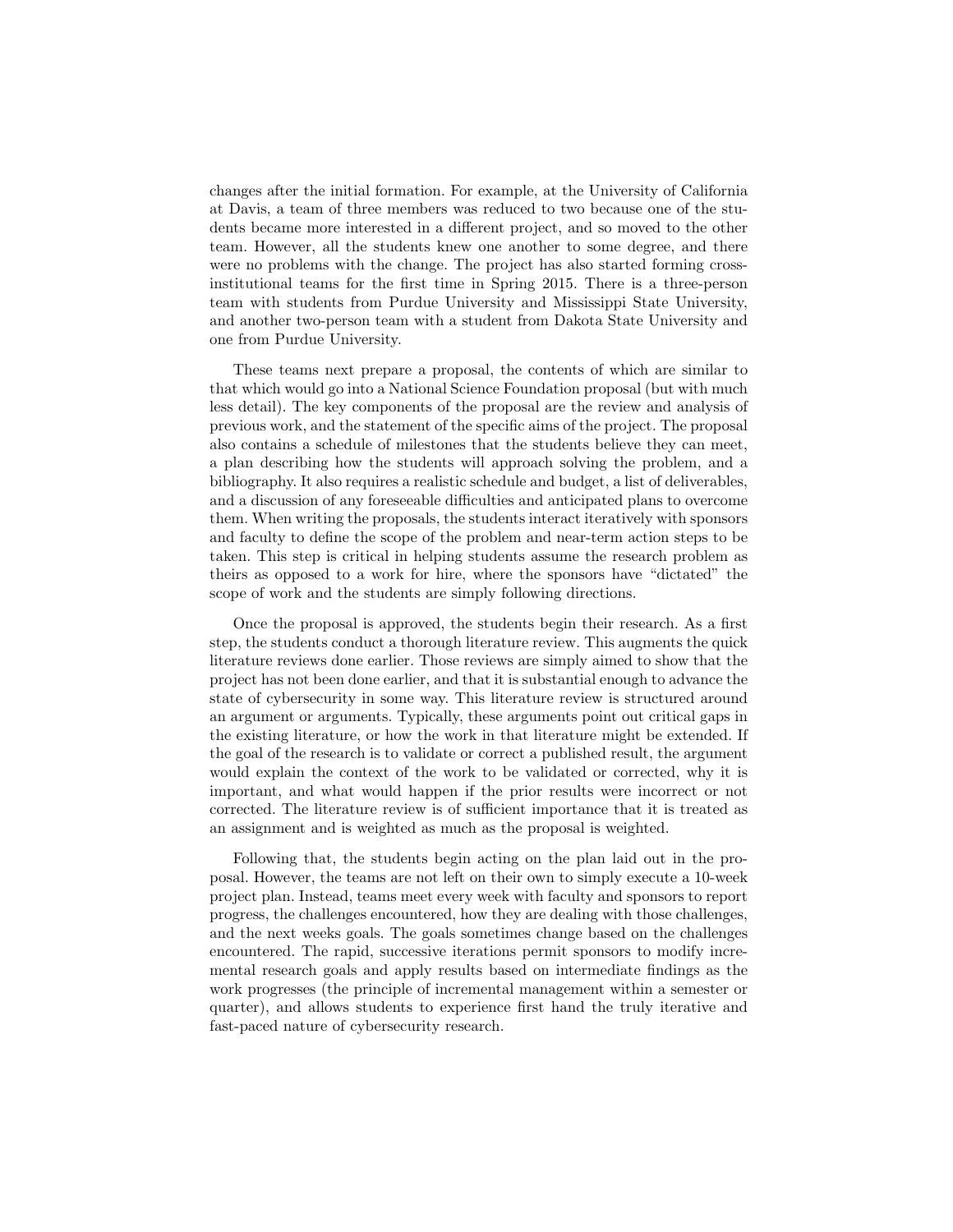The class requires students to prepare a midterm progress report that is delivered as a formal presentation to all classes across the universities via teleconference, and a final project presentation that also incudes a written report and poster. At the end of the semester, all students present the results of their research. For those on a semester system, this is a final presentation and report. For those on a quarter system, this occurs in the middle of the second quarter, and so is a penultimate presentation and report. Finally, those on the quarter system do a final project report and presentation at the end of the second quarter. The sponsor and the faculty member then evaluate the project.

One critical aspect of the final assignment is to document the progress made in a manner that allows the sponsor to iterate the next increment, and allows a team (at the same university or a different university) to pick the project up the next semester/quarter and continue the research, also in an agile, iterative manner. The specific manifestations of this differ based on the nature of the project. In some instances it includes a theoretical model that is sufficiently explained to allow a new team of student researchers to simulate and test the model. Another instance might be curating a dataset in a manner such that it is available for reuse and preservation. This type of documentation is essential to enabling the sponsor and faculty to incrementally manage research projects across semesters or quarters, and across institutions.

The sequence below summarizes the steps that the students follow [2]:

- 1. Project bid
- 2. Project proposal
- 3. Literature review
- 4. Progress report and presentation
- 5. Final report and presentation for schools on semester system; penultimate report and presentation for schools on quarter system
- 6. Final report and presentation for schools on quarter system

Given that the class uses a non-traditional model of research, specifically one with a much tighter time-line than traditional research, a new model is needed. Fortunately, such a model has been developed: the Agile Research process.

#### 3 Agile Research

Traditional, long-term research often involves extensive requirements definitions, comprehensive proposals, competitive awards, distributed organizational structures, complex funding protocols, and long-term performance that can extend for years. When the scope and scale of research requirements are large, these traditional processes and their management procedures are essential to maintaining control across collaborating organizations and reducing risks of overruns and non-performance. As such, they serve a vital role in conducting large-scale, long-term research projects to achieve national goals [3, 7].

But events occur in cybersecurity areas that require fast and decisive responses in order to protect national well-being and even survival [4]. These responses would benefit from rapid and authoritative analysis by the best minds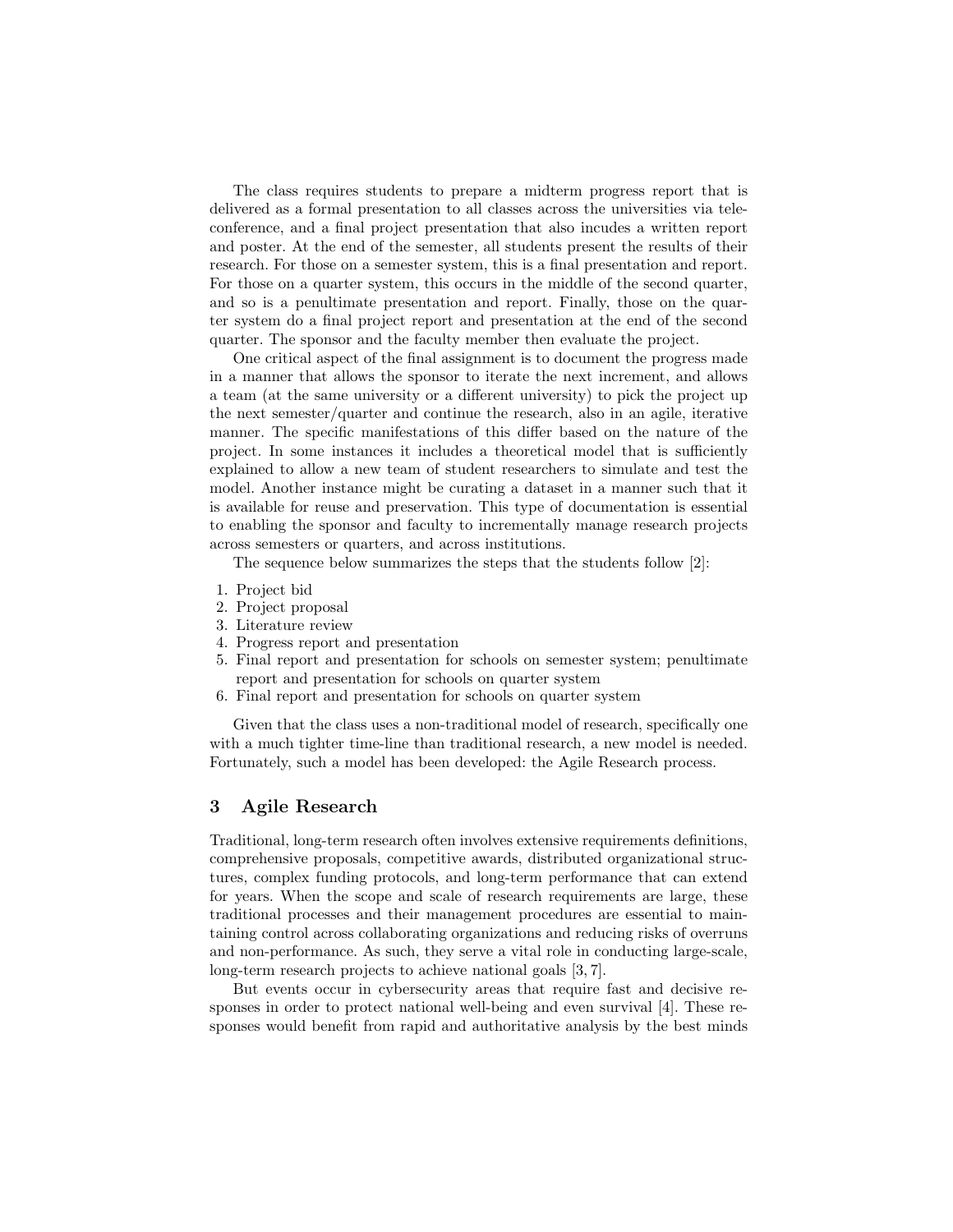and organizations. The traditional research infrastructure was never intended for this level of fast engagement and immediate application, and is not well suited for these situations.

The Agile Research process [5, 6] was developed to address the need for fast and effective researcher participation in situations where speed is an overarching requirement. When attempts have been made to apply traditional methods in these situations, the research results are often too late to be of use in the current cybersecurity event, and wind up sitting on a shelf, unused and forgotten.

Agile Research is organized around sponsors, who pose research questions to be answered, and researchers, who conduct the research and produce results. Sponsors and researchers may be in the same or different organizations, and may be organized in any number of ways provided the following principles are satisfied [5, 6].

- Predefined Infrastructure Principle: Resources and logistics must be predefined and allocated before research needs emerge, to permit immediate deployment for fast engagement when needed. Agreements between sponsors and researchers regarding organizational roles, research capabilities, and contracting, funding, and intellectual property must be in place and ready to be instantiated in unforeseen circumstances with no delays. This "load-and-go" approach permits fast reaction by pre-positioned resources to unpredictable research needs unburdened by logistical constraints.
- Incremental Research Principle: Agile Research is structured into iterative, short-term, accumulating increments that each produces actionable results. Increments must first focus on understanding the problem, progress to solution strategies, and then to incremental solutions. Understanding how to organize research into a series of accumulating, referentially transparent increments requires careful planning. Early increments must provide a framework for inserting and composing later increments such that results accumulate with little or no revision of prior work.
- Incremental Management Principle: The incremental research process provides built-in, short-term checkpoints for sponsors to understand researcher progress, and to direct subsequent work based on incremental findings. Agile Research projects can be quickly refocused based on changes in both fastpaced problem environments and on intermediate shortfalls and windfalls in the research. Visibility, transparency, and clear communication between researchers and sponsors are essential for informed management decisionmaking.
- Transferability Principle: Agile Research projects may be carried out by one group of researchers, but ready transfer of results from one group to another must be possible if necessary. As research increments are completed and changes in direction are made, mechanisms for quickly repositioning the research and resources to a new team must be in place. This includes knowing where the research expertise exists for the next increment, as well as providing supporting documentation that permits a new team to pick up the work seamlessly and rapidly.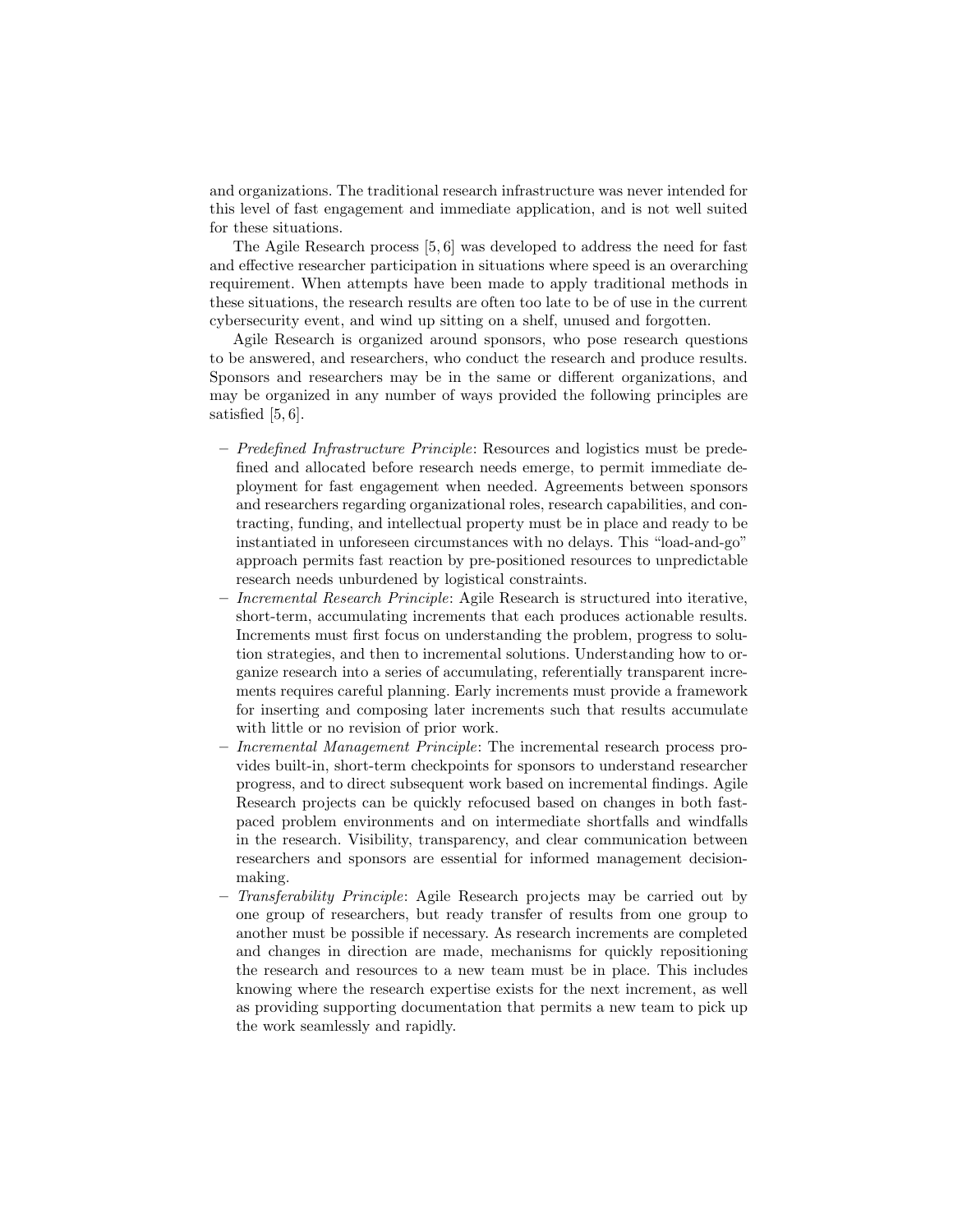Agile Research projects proceed through up to four stages, each culminating in researchers delivering results, either through briefings, white papers, tools, or a combination of these. At the completion of each stage, the sponsor decides whether and how to proceed. This process is summarized in Figure 1.



Fig. 1. The Agile Research process

- $-$  QuickLook Stage: This first stage generally takes days or weeks. It answers the question of what is known now about the problem. The research team clarifies research needs with the sponsor, explores the existing knowledge base, identifies subject-matter experts (SMEs), and provides recommendations to form a foundation for the research effort. This stage is deliberately made flexible to accommodate urgent or even emergency needs.
- $-$  DeepLook Stage: This second stage generally takes weeks. Based on results from the QuickLook stage, it answers the question of what the research can be expected to accomplish and how should it be done. It defines the research goals and plans in terms of iterative, accumulating increments that produce useful results for sponsors.
- Incremental Research Stage: This stage consists of multiple incremental steps, generally performed in weeks or months per increment. Each iteration adds to an evolving solution to the problem. This step-wise approach permits sponsors to modify incremental research goals and apply results based on the intermediate findings.
- Technology Transition Stage: Finally, if a project requires technology transfer, this stage, generally performed in months, provides specifications, prototypes, and support to guide technology implementation and operational use.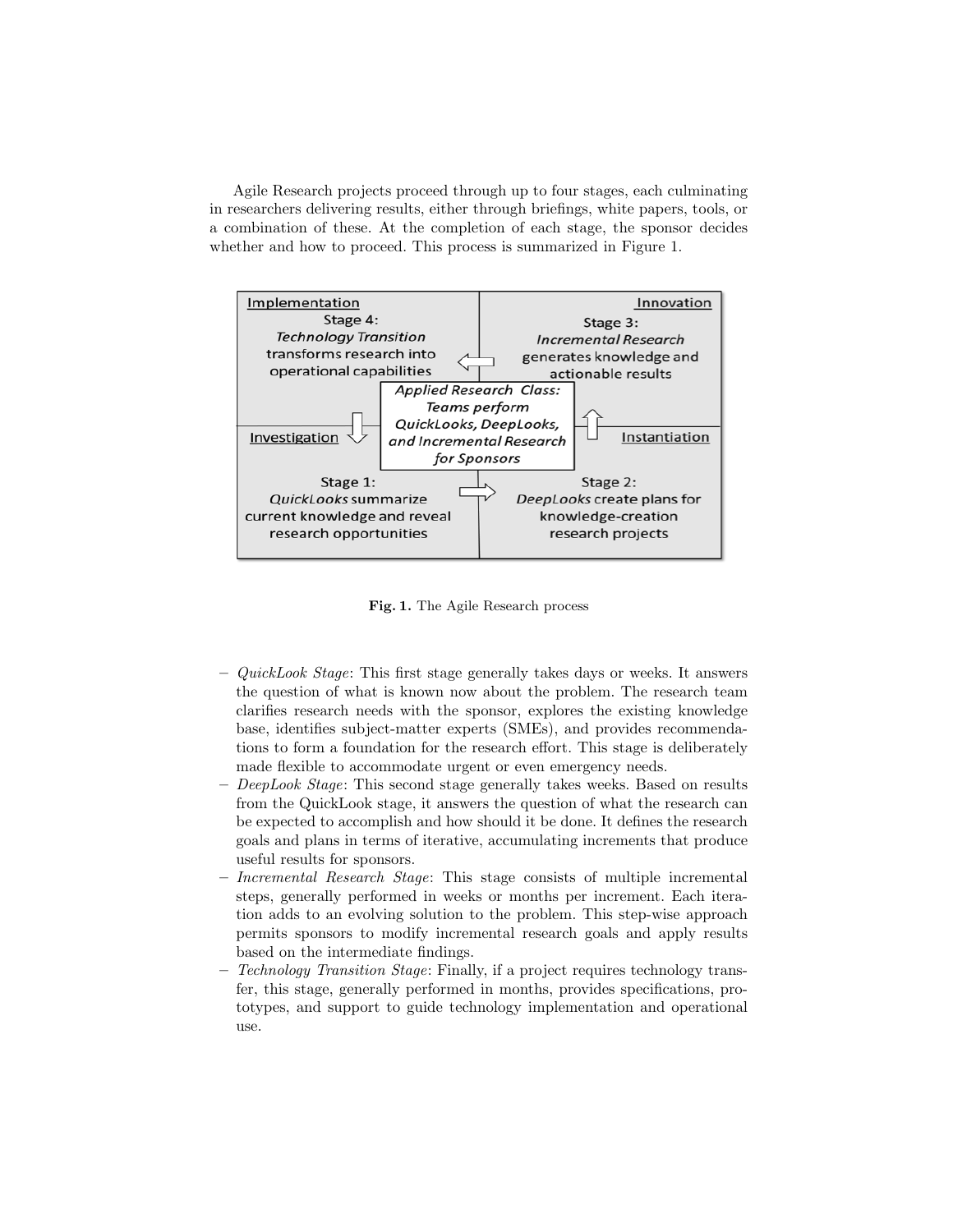Agile Research is flexible. A project might require only a QuickLook to determine the state of knowledge for a particular problem. Or, a project could continue to a DeepLook to understand what the research could accomplish were it continued to the next stage, and how the research in that stage should be structured. The sponsor could then initiate the incremental research.

#### 4 Putting the Class and Agile Research Together

The Agile Research model is well suited for the INSuRE class. Its structure corresponds closely to the first three phases of that model: the QuickLook Stage, the DeepLook Stage, and the Incremental Research Stage. Figure 2 depicts integration of the Agile Research process with the applied research class and the sponsoring organizations.



Fig. 2. Integration of Agile Research and applied research class

In the first stage of the class, the students do background work to prepare their bids and begin to scope the project. The sponsor starts the process by proposing a rather general research problem. Then each student makes a preliminary exploration of related work and decides on a view of the research project that he or she would like to explore. These recommendations will form a foundation for the research should the bid be accepted. In addition, the student identifies the competencies necessary by explaining why he or she is qualified to carry out the research.

This matches the QuickLook Stage of the Agile Research process almost exactly. The single difference is in the identification of the subject-matter experts. Rather than identifying others who are already these experts, the students explain why they should be considered, or will become, the subject-matter experts.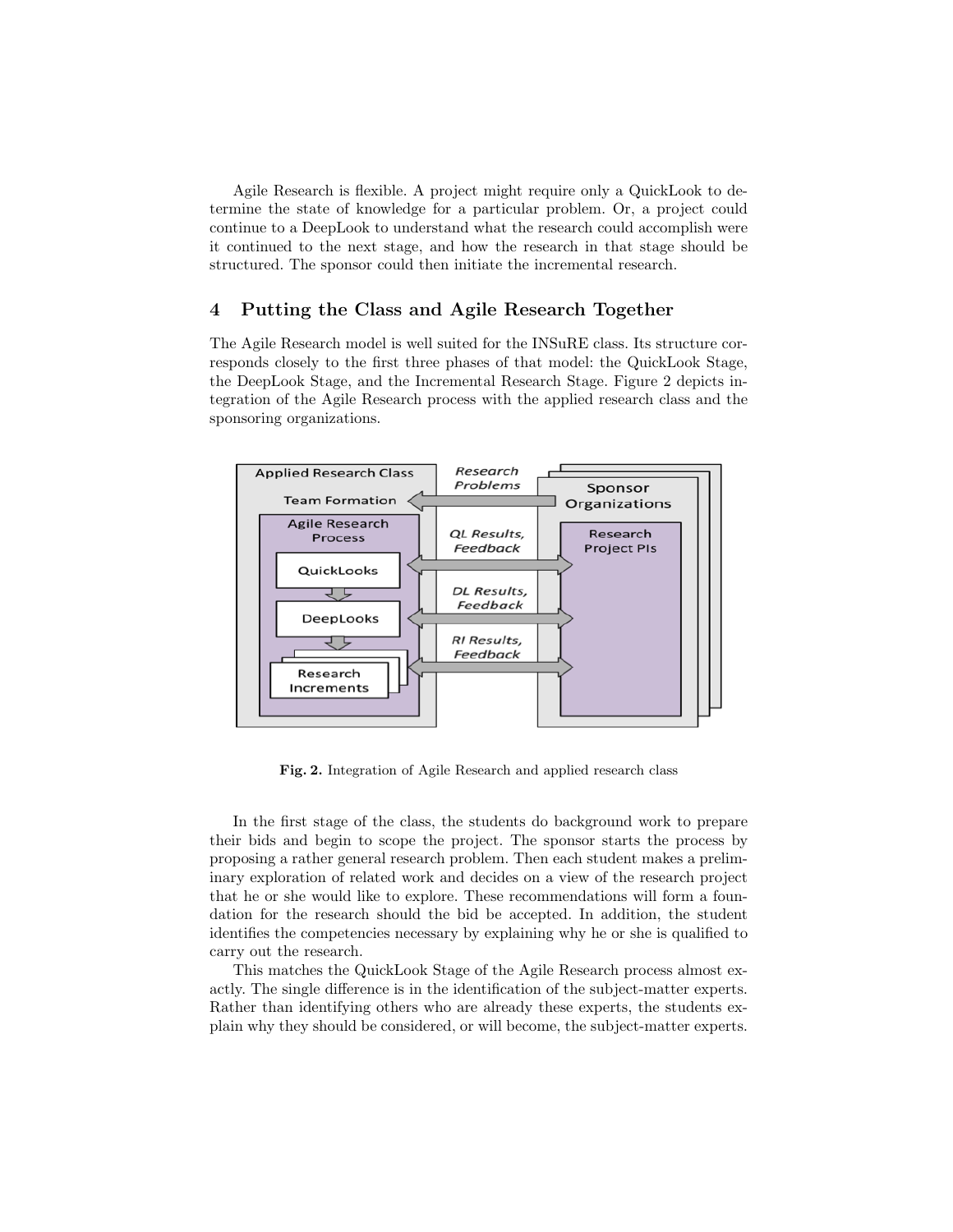In a non-class setting, the subject-matter experts may well not be the people performing the QuickLook stage. The timing also matches. The bidding process for the class takes between 1 and 3 weeks; the controlling factor is the availability of the sponsors. In a non-class setting, the QuickLook would take about the same amount of time, again the availability of the sponsors being a critical factor.

The DeepLook Stage corresponds to the preparation of the proposal. Based on the bids, the students, faculty, and sponsors form the research teams. The teams then prepare proposals, as described above. The proposals present the goals of the research project, just as the DeepLook requires an answer to the question of what the research can be expected to accomplish. It contains a plan, saying how the research is to be done. Thus, it matches the DeepLook phase exactly.

The research itself instantiates the Incremental Research Stage of the Agile Research process. As noted above, the students meet with the sponsor weekly, with specific goals being set each week, and based on the results of each weeks progress, the sponsor can modify the research goals. Further, the sponsor can apply intermediate results from the teams work. This matches the goals and design of the Incremental Research Stage.

The design and implementation of the class reflects the principles of Agile Research. Of particular note is the transferability principle, which says that the results of one group must be transferable to another group. This is exactly how each team wraps up its results at the end of the class, because another team, possibly from another university or even split across multiple universities, may choose to pick up where the research was left off. Similarly, the incremental management principle requires that the research progress be incremental, with checkpoints for the sponsor and team to confer and determine how best to proceed; the sponsor will also receive actionable results at each increment. Again, this is reflected in the weekly meetings between the team and the sponsor.

#### 5 Conclusion

The INSuRE program was begin over a year ago. Initially four universities were involved; the success of that initial year encouraged six more universities to join, and more organizations to propose problems. The Agile Research model was developed for a different purpose. However, it very closely mimics the desired approach used in the class, so applying the model provides a framework to support the effectiveness of the research process used in the class.

The use of Agile Research in this context raises some interesting questions. The work performed here is public (not classified nor proprietary), because some of the universities require that any research conducted must be publishable. How would this model work in a non-public arena? Would the proprietary or governmental constraints interfere with the educational benefits of applying the Agile Research model?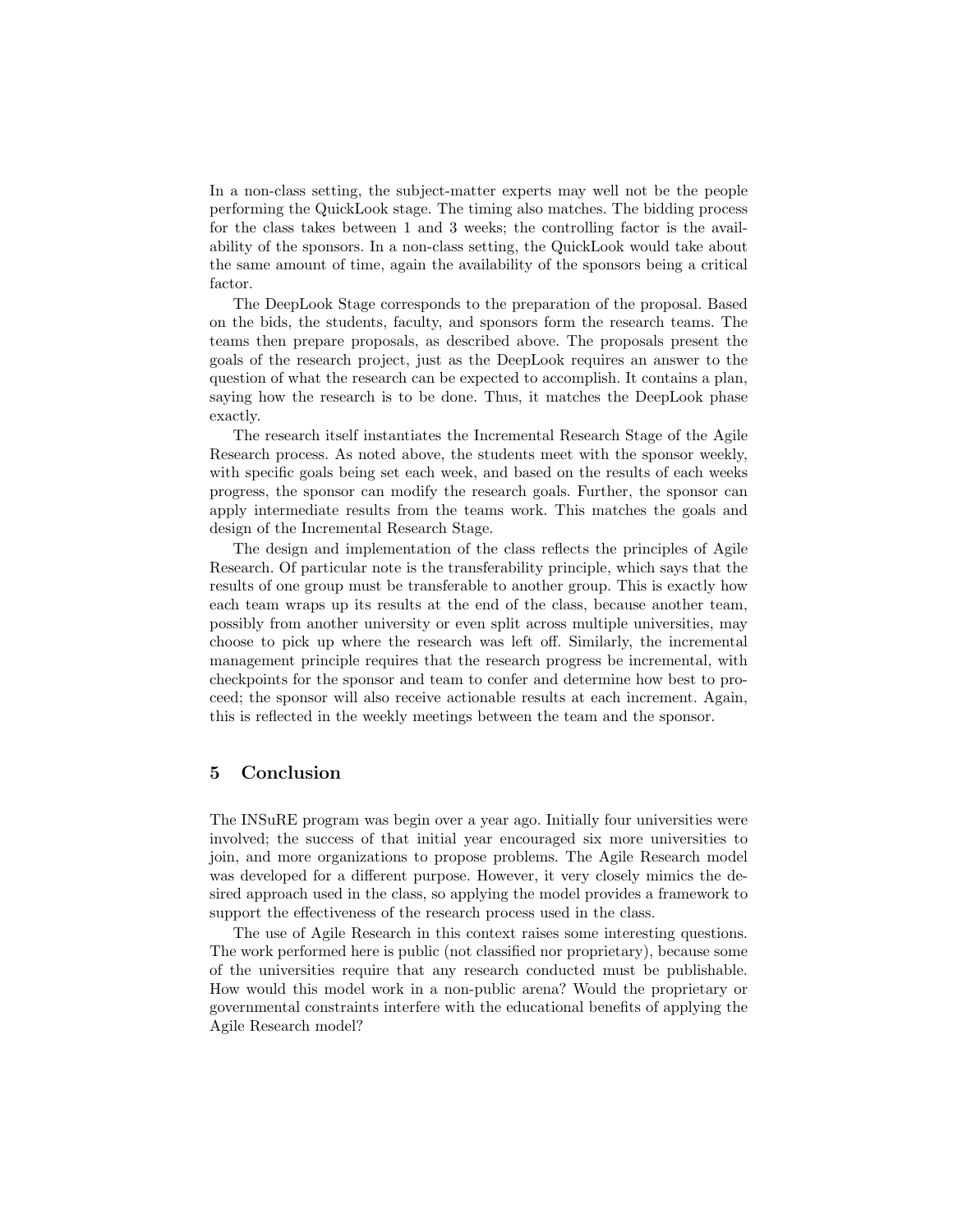Another question is measuring how effective this approach is in training the students in research methodology. Can the techniques they learn here help them conduct the more traditional, long-term research needed for a doctoral dissertation? The intuitive answer is yes, because the structure of planning the research to produce publishable intermediate results will provide the students with a strong publication record when they complete their dissertation research, and the intermediate results may cause them to refocus the research if those results indicate the expected results will not hold or cannot be done. But the nature of the research—applied vs. pure—may pose a clash in the two approaches. Agile Research begins as a very applied research methodology, but traditional academic research is intended to extend the body of knowledge in ways that may not be immediately applicable. As an example, Riemannian geometry was developed in the 19th century as a demonstration that Euclid-s fifth postulate was in fact an axiom and not a provable proposition. It had no realistic applications until the 20th century, when the geometry of the universe was found to be Riemannian and not Euclidean. Were the goal of the research to develop a useful geometry, Riemannian geometry might never have been developed.

There is of course a place for both applied and pure research—indeed, pure research often provides the tools upon which applied research builds, and applied research often motivates the questions that guide pure research. Agile Research, with its emphasis on actionable results, is more applied, but leads to the fundamental questions that students can examine in their dissertations. Thus, it fills an important niche, and when used in an educational setting such as the INSuRE class described here, provides a firm foundation for students to begin a successful cybersecurity education and career.

Acknowledgements: Melissa Dark and Matt Bishop were supported by the National Science Foundation Grant Number DUE-1344369 to Purdue University, and by a subcontract from Purdue University to the University of California funded by that grant. Matt Bishop was also supported by the National Science Foundation Grant Number OCI-1246061 to the University of California at Davis. Any opinions, findings, and conclusions or recommendations expressed in this material are those of the author(s) and do not necessarily reflect the views of the National Science Foundation, Purdue University, or the University of California.

Richard Linger worked on this manuscript as an employee of UT-Battelle, LLC, under Contract No. DE-AC05-00OR22725 with the U.S. Department of Energy. The United States Government retains and the publisher, by accepting the article for publication, acknowledges that the United States Government retains a non-exclusive, paid-up, irrevocable, world-wide license to publish or reproduce the published form of this manuscript, or allow others to do so, for United States Government purposes. This submission was written by the author(s) acting in their own independent capacity and not on behalf of UT-Battelle, LLC, or its affiliates or successors.

### References

1. INSuRE eager (2013), http://www.nsf.gov/awardsearch/showAward?AWD ID=1344369